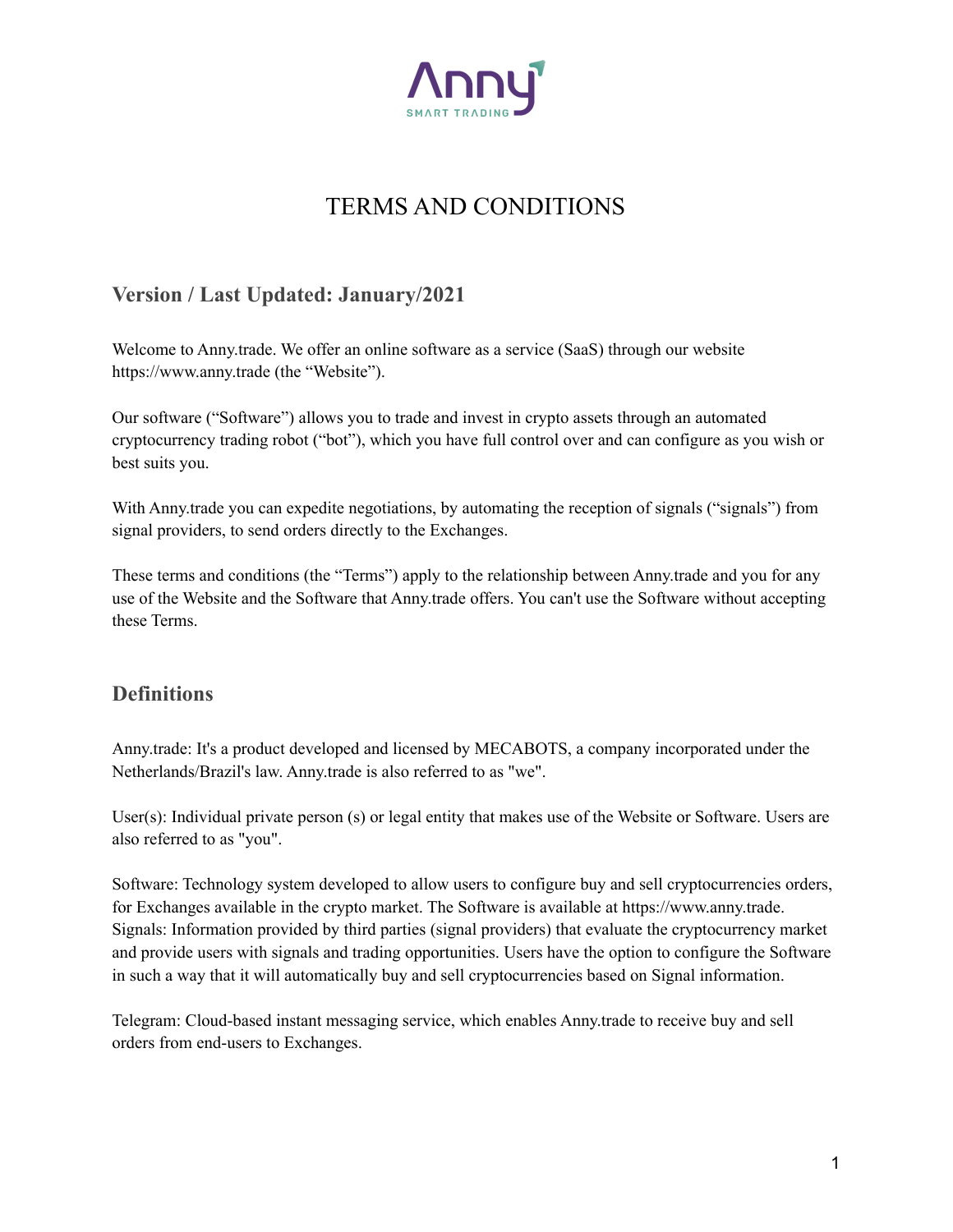

## **Registration and personal account**

If you'd like to use our website and software, please visit https://www.anny.trade. You will need to register and create a personal account.

You must protect your account login details and keep your password strictly secret. We will assume that all actions taken on your account are done by you or under your supervision.

You agree to provide updated, complete and accurate information about your account. You agree to promptly update your personal account as necessary, so we can contact you if necessary.

All questions and directions transmitted to the contacts entered in your personal account will be considered received by you.

## **Offers and prices**

All offers and free trials on the website are voluntary. As long as free offers and trials are used, they are always subject to these Terms.

Prices on the site do not include taxes and expenses.

Prices for using Anny.trade may be adjusted annually, always in the first calendar month of each year. Prices may also be readjusted with the availability of software updates, which means implementing new features or technology using Anny.trade.

#### **Subscription and payment**

You need a subscription in order to use the website and the software. Subscriptions are offered for a fixed amount per month and / or per year. You can get a subscription at [https://www.anny.trade.](https://www.anny.trade)

Anny.trade offers different subscription plans. Each plan differs in the number of positions, currencies selected frequency of market scanning and the amount of support. You can find all plans at [https://anny.trade/#pricing.](https://anny.trade/#pricing)

Anny.trade will give the user access to the software immediately after the subscription is completed. Users can use and configure several signals within the Software based on a subscription and can subscribe to several third party signal providers.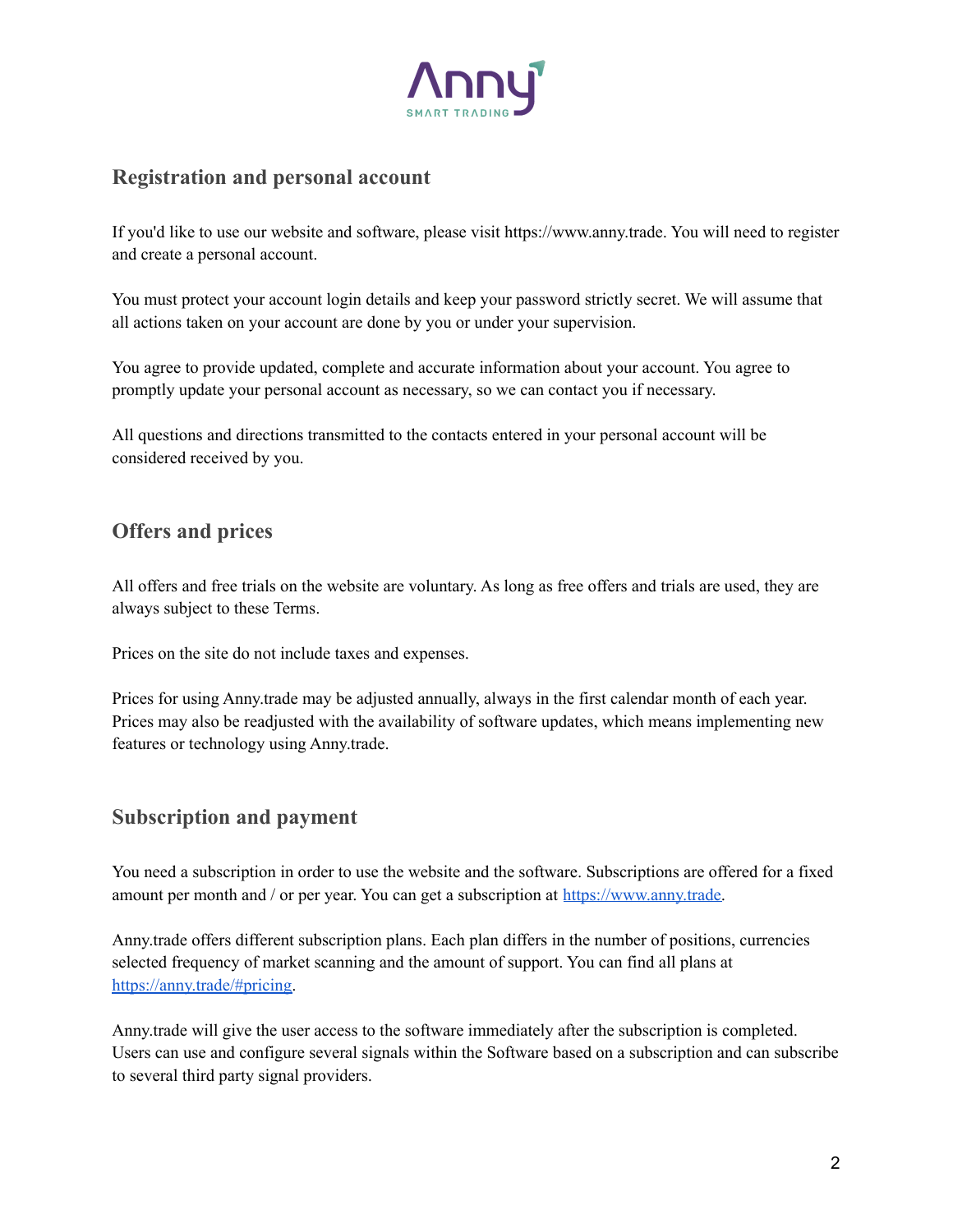

The subscription amount will be billed automatically each month. The payment methods are those shown on the website and may be changed without prior notice, and it's up to the user to make the necessary adjustments for billing, and the unavailability of balances for payment will generate an automatic suspension of the service.

A monthly subscription will be made on a recurring basis and will continue for a month-to-month period unless the user cancels the subscription before the expiration of the paid period.

The cancellation request will result in interruption of the use of the system and suspend the monthly billing in relation to the subsequent period, with no proportional refunds being granted in relation to the current month.

For the calculation of the monthly usage period, the day of contracting the system or upgrading the contracted version will be considered.

An annual subscription will be automatically extended upon expiration for the same period unless the user cancels the subscription before the expiration of the paid period. The user can cancel the subscription until the end of the term already paid. The user account will remain active for the period the user has already paid.

## **Fair use of our website and software**

By using our site and software, you declare to be at least 18 years old.

You may not use the website and the software in such a way that you violate Dutch/Brazilian law (according to nationality in the registration and/or billing country) or any other applicable laws and regulations.

As a condition of using the website and the Software, you agree not to provide any information that is incorrect, inaccurate, incomplete or in violation of any law or regulation. In addition, you agree that you will not allow third parties to:

- 1. enter any non-public / secure area of the website or software;
- 2. send viruses, worms, junk mail, spam, chain letters, unsolicited offers or advertisements of any kind and for any purpose;
- 3. investigate, scan or test the Software Website or any other related system or network, or breach any security or authentication;
- 4. use any automated software system to remove data from the site ("screen-scraping");
- 5. make and distribute copies of the website or software;
- 6. attempt to sell, distribute, copy, rent, sublicense, lend, merge, reproduce, alter, modify, reverse engineer, disassemble, decompile, transfer, exchange, translate, hack, damage or misuse the website or software;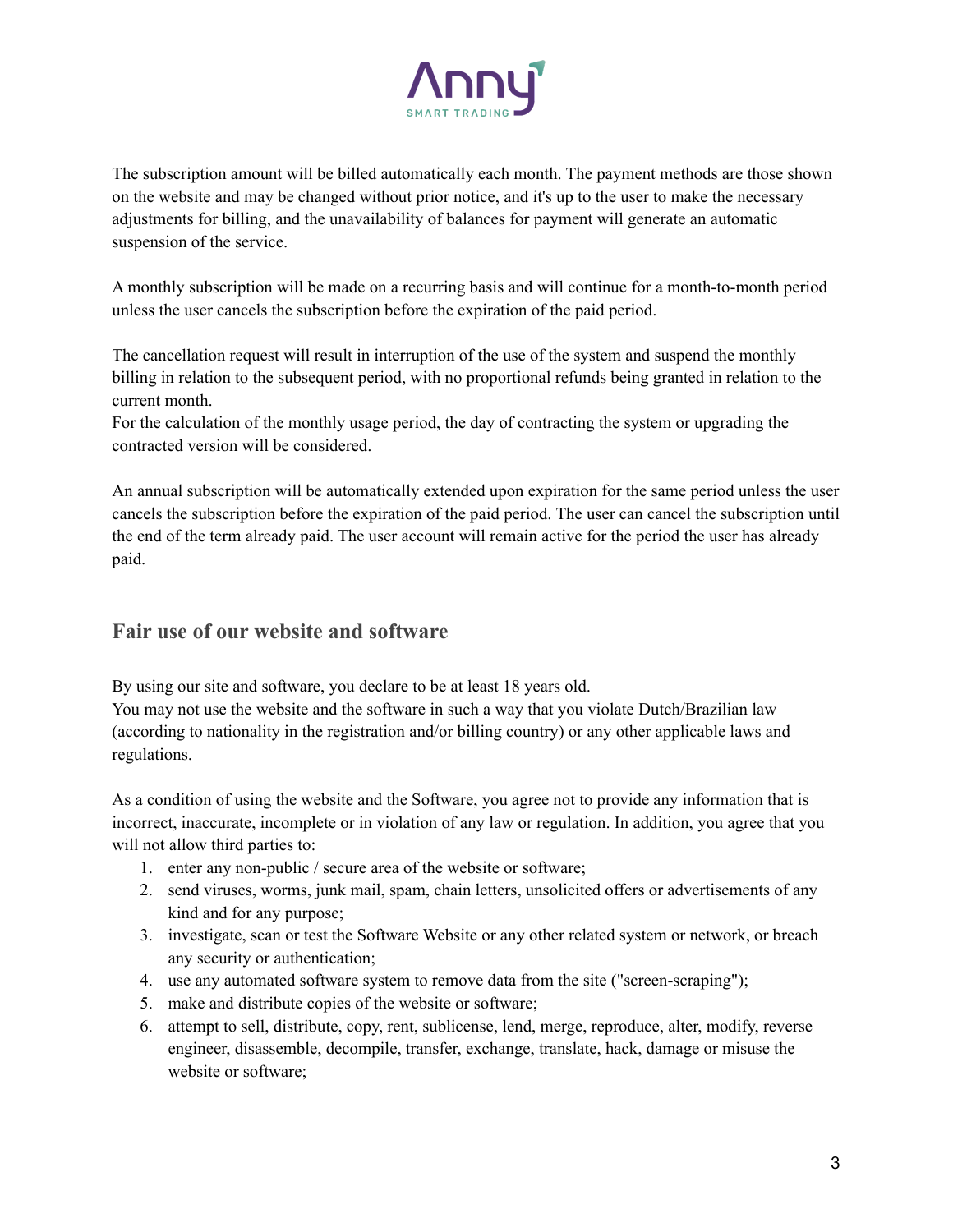

- 7. Disrespect the rules and terms of use to which you may have agreed, of signal providers and exchanges;
- 8. or create derivative works of any kind.

You cannot create an account with someone else's name or act like someone else in any other way. If it's a corporate account, only the legal representative may trade with the corporate account. It's the account user's responsibility to ensure that only authorized people have access to the account. If you receive other users' personal data or other sensitive information, you will keep that information confidential.

Anny.trade has the right to block your account (temporarily or permanently) and deny the website access if we suspect account or site abuse. We may also block your account or deny access to the platform if you do not comply with these Terms, including the conditions and policies mentioned herein.

## **Relationship with third-party software**

To enable trades with crypto assets, Anny.trade needs the user data to access the trading platform, and the user needs to have an open, active and properly released account with at least one of the Exchanges in order to enable the interface, as disclosed on the website.

Anny.trade doesn't have access to any trading information that wasn't originated and/or finalized through the software, being user's responsibility if he wants greater usage interactions, orders need to be entered directly to Anny.trade.

## **Privacy**

Anny.trade respects your privacy and anticipates the General Data Protection Regulation (GDPR). When you make use of our website and software, we collect certain personal data from you. In our Privacy Policy, you can read what personal data we collect and for what purposes. You can find our privacy policy here: https://anny.trade/privacy

## **Intellectual Property**

Anny.trade is licensed and owns all intellectual property rights acquired and related to the Software, such as - but not limited to - patents, patent applications, trademarks, trademark applications, database rights, trade names, copyrights, trade secrets, licenses, domain names, know-how, proprietary rights and processes ("Intellectual Property Rights").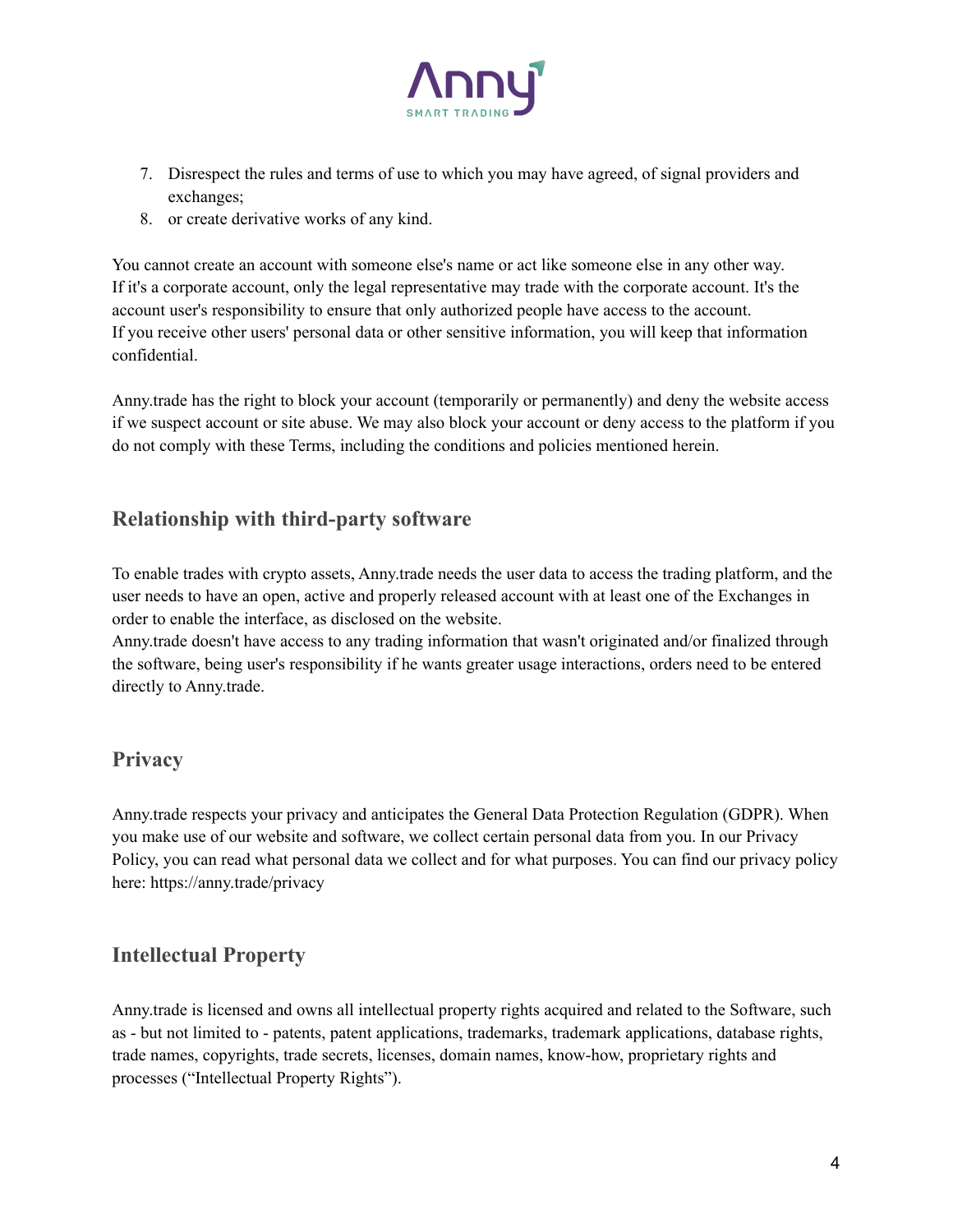

Anny.trade grants its Users a non-transferable, non-exclusive, revocable license intended for the fair use of the website and the Software on a subscription basis as offered by us at https://anny.trade. You are not permitted to access website and software content for any other purpose, such as selling or distributing the website and software contents.

## **Website and software availability and disclaimer of warranties**

The website and software are available on desktop and mobile devices running iOS and Android. Anny.trade will use reasonable efforts to make the Website and the Software available at all times.

However, the user acknowledges that the website and the software are provided over the Internet and mobile networks and therefore their quality and availability may be affected by factors beyond Anny.trade's reasonable control.

Anny.trade doesn't accept any responsibility for the unavailability of the Website and Software, or any difficulty or inability to download or access content, or any other failure in the communication system that may result in the unavailability of the Website or Software.

Anny.trade is not responsible for any support or maintenance in relation to the website or software, as well as in relation to signal providers and exchanges. Anny.trade may, at its own discretion, update, modify or adapt the Website and the Software, modifying their functionality, in order to improve the user experience. Anny.trade is not responsible for any downtime resulting from these actions.

Likewise, considering the integration of Anny.trade through Telegram, any transient outages, whether of any nature, as well as communication failures in the interfaces with the signal and exchange providers, are not Anny.trade's responsibility, being It is certain that the greatest efforts will be made to restore the stability of the system.

## **Helpdesk**

Anny.trade has a helpdesk where the user can ask questions about the website and the software, making it clear that Anny.trade will only give advice on the functioning of the website and the software, since all operations and other interactions between the signal providers and exchanges are the sole responsibility of the user.

**Personal / Financial Investment Advice & Legal Notice**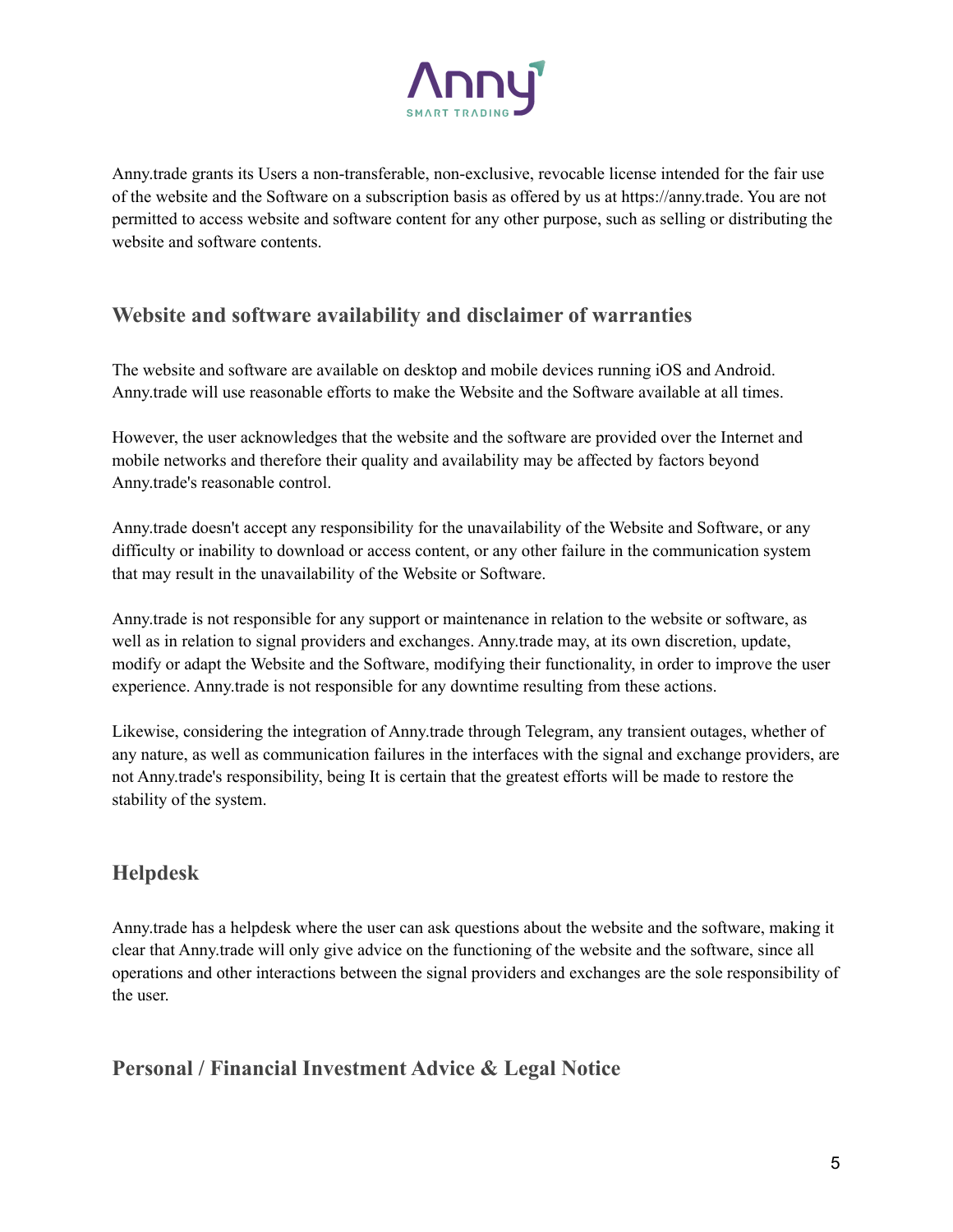

#### Anny.trade explicitly DOES NOT:

- Provide users with any personal advice.
- Provides users with any personal advice on recommended signal settings;
- Anny.trade can upload general tutorials and videos on the website, about its operation and the software, in order to facilitate and guide the user experience in using the software.
- All tutorials, videos and templates submitted by Anny, trade are general and do not contain personal and/or financial advice. The use of alerts is the sole responsibility of the user.
- Users can connect Anny.trade to a signal provider group. Signals are not provided by Anny.trade, but by external providers. The use of signals is the sole responsibility of the user.

#### **Risks**

The user is aware of the risks associated with the possession, trade and use of crypto assets, and assumes full responsibility for these risks.

#### **Responsibilities**

Anny.trade is not responsible for any damage (direct or indirect) you may suffer as a result of using the Website or Software or the content provided. For example, Anny.trade is not responsible for:

- the proper functioning of (hyper) links provided by the website or software;
- the quality of any template containing signal configurations provided by Users on the Site;
- the (lack of) financial benefit to Users through the use of the Site or Software;
- any situation in which the user's mobile device, login details and/or password are stolen and any third party subsequently makes use of the website or software without the user's consent;
- any damage or alteration to Your equipment, including, but not limited to, computer equipment or mobile device as a result of the installation or use of the Site or Software;
- failure to comply with any obligation of Anny trade under these Terms when such failure is due to events beyond Anny.trade's reasonable control.

Considering that Anny.trade promotes the intermediation of transactions reported by signal providers to exchanges, any failures or lack of success in transactions will not be Anny.trade's responsibility, which will always inform the user about the need to confirm the success of the transaction, being the sole responsibility of the user to make the necessary interventions, considering their preference for use and negotiation.

Trading information on the Exchange is carried out through the user's instructions and settings or received by the signal providers that the user has previously authorized, without any interference by Anny.trade that hasn't been expressly determined by the user.